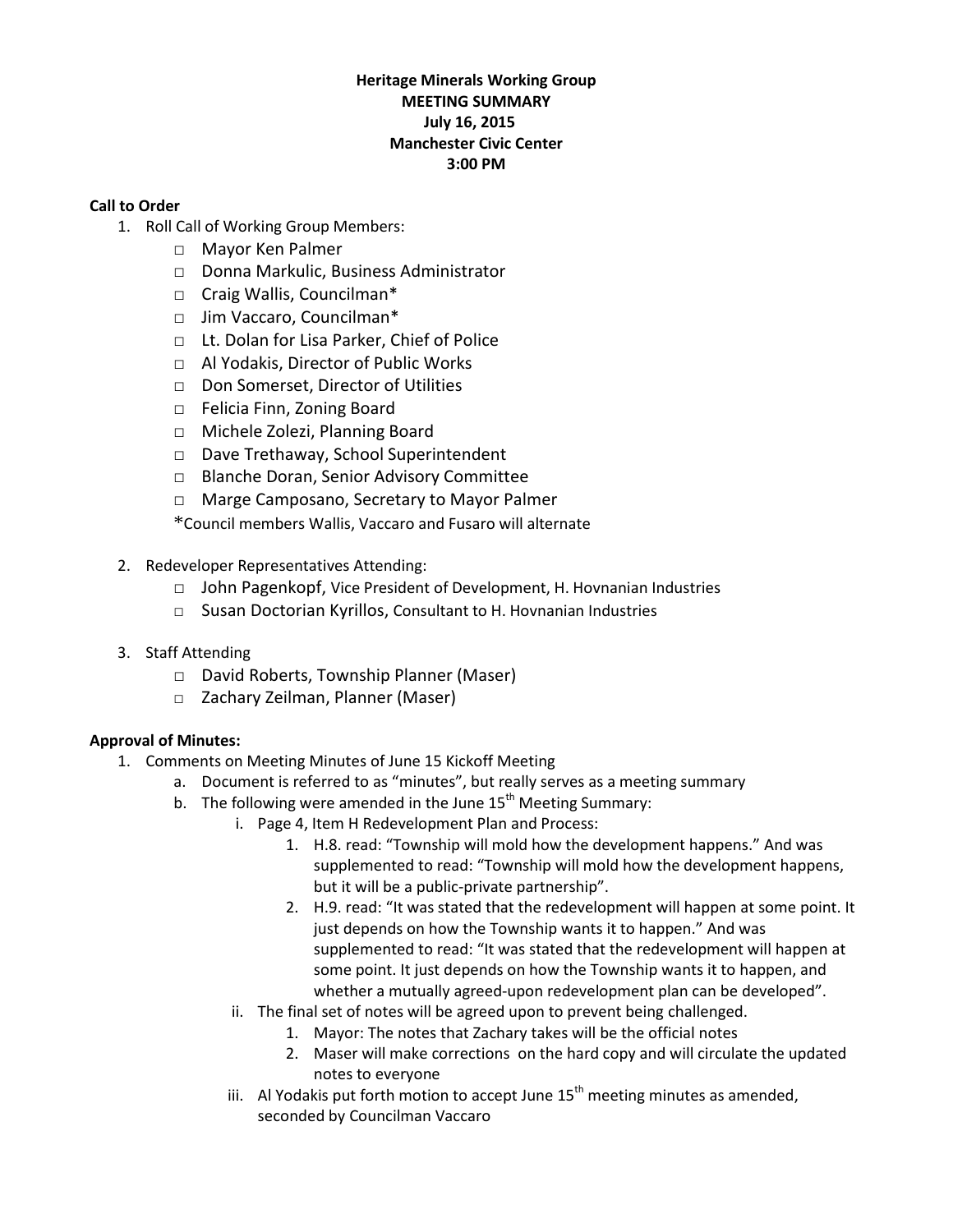#### **Presentations**:

- 1. Overview of Heritage Minerals Site presented by John Pagenkopf
	- a. John brought an aerial image to demonstrate all 7,000 acres and described zones within the tract. The area proposed for development is on the CAFRA side. The sandy, denuded areas illustrate the areas where homes could be built under the current agreement with the Township and the State.
	- b. John presented a second map of redevelopment area. The orange line is the 1,000 acres that can be developed today; Yellow lines to the extent that we can expand in the uplands for the town center community – would bring main road from Rt. 70 to Rt. 37 – 5,000 acres plus that would be part of the enhanced preserve after this area is expanded. Area inside the yellow would be approximately 2,000 acres, no more. The proposed expanded development area extends east, across the Wilenta site, which is needed to attract people coming from Rt. 37.
	- c. Traffic Engineering
		- i. Hovsons met with Maser's traffic consultant and have done a set of counts in the summer and will do some more in the fall when school's in session. Hovson's traffic consultant John Rae, from MRA got confirmation on the Township's behalf on how and when to do the count. When the projected flows are completed, Maser and MRA will figure out what the anticipated off site traffic improvements could be, but the NJDOT doesn't mix left hand turn lanes with jug handles.
		- ii. Concern over people cutting through school if there is no left turn onto Route 37 from the Boulevard.
		- iii. Maser mentioned synchro modeling where different development combinations can be plugged into a computer and it distributes the trips into the flow of traffic using new jug handles, proposed roads, etc. A boulevard from Rt. 70 to 37 would become a bypass around Lakehurst. Most of the development in Manchester, easterly portion of Lakehurst, is residential, so a bypass road would not hurt existing businesses.
		- iv. No connection will be made from Holiday City through to the site
		- v. Bike paths, roads, and circulation will be discussed more at the next meeting.
- 2. Visioning Images of potential approaches to open space and future development presented by John Pagenkopf (JP), with additional commentary from Dave Roberts (DR).
	- a. Manchester is very consistent with suburban development and the Ocean County with Economic Vision Plan – John will give Dave a copy to distribute if anyone hasn't seen it. It was sponsored by Together North Jersey and looked at a number of things – bottom line is that more diverse housing stock is needed to attract businesses to the Rt. 37 corridor. It also talks about bike paths, mixed-use, and included a 4,000 acre portion of the Heritage Minerals site that was deemed the Area in Need of Redevelopment in that plan.
	- b. Example 1: Washington Town Center Robbinsville, NJ on Rt. 33
		- i. JP. Town Center, mixed-use communities are not a foreign concept to New Jersey Robbinsville is a suburb of Trenton with retail along Rt. 33 and a Main Street that runs to a little park. Maser was the Township Engineer for the plan.
		- ii. DR. Modified hub-like interior street system. Most of the blocks are around 3 to 5 acres, similar to shore towns like Asbury Park, Manasquan, Belmar, and Spring Lake Heights. Sometimes have service roads that divide them up within the street network  $-$  that's where the connectivity comes from. The purpose is to encourage walking  $$ there should be a link to the next street at least every half mile. Plays into concept of being a center.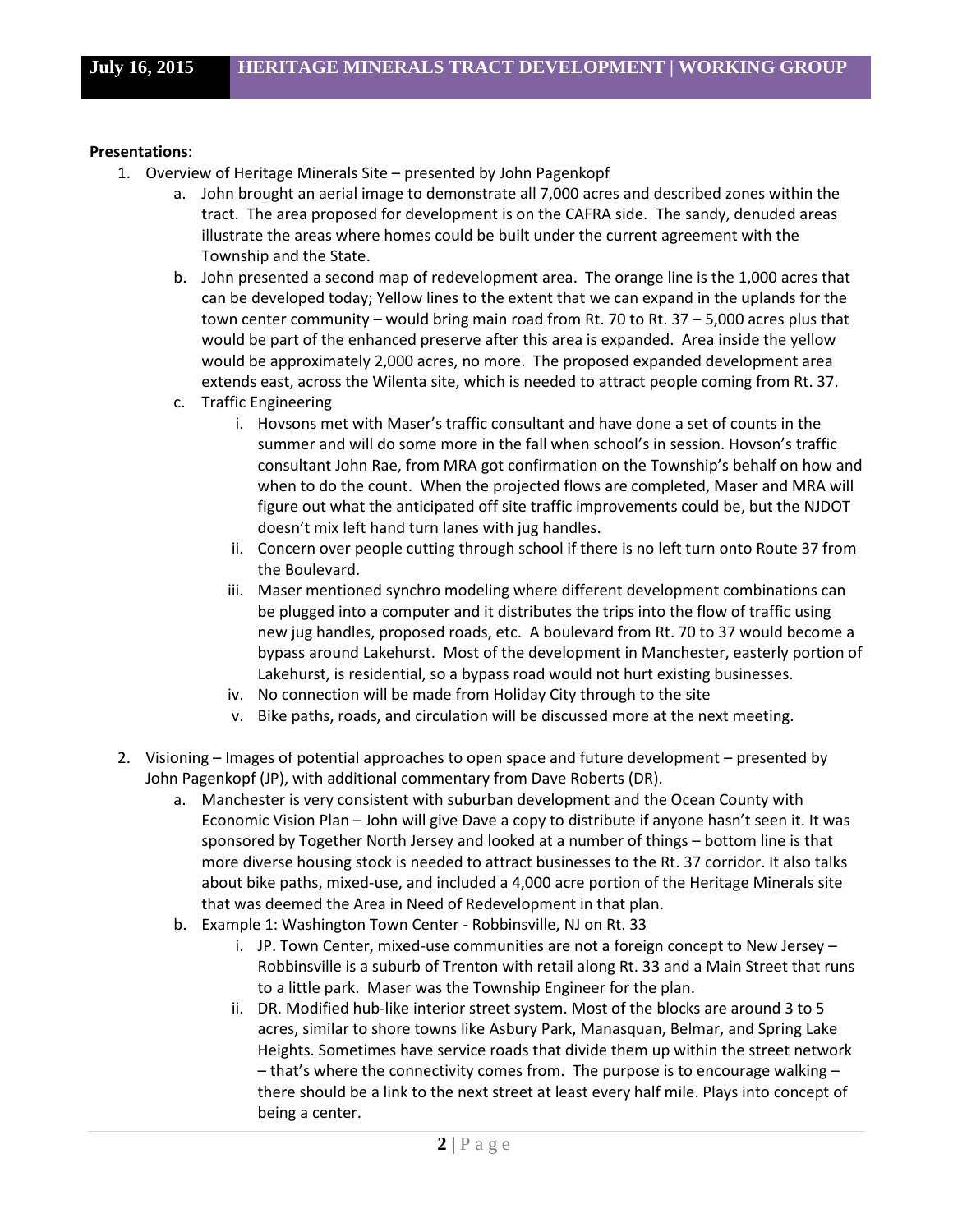- iii. DR. There might be portions of our development where 4 stories exist and others that are 2 stories. The idea of allowing for variability in the building heights and transfer of building height allowance could be written in. Buildings might be developed as a monolithic frame, but with building breaks that make it 3 dimensional and more traditional.
- iv. JP. Robbinsville is about 400 acres with 800 900 units. Townhomes, twin homes, single family homes exist, with some apartments above retail. Their residential is built behind the commercial boulevard whereas ours is more of a center to create more of a destination.
- v. DR. No overhead power lines or infrastructure make a huge difference visually and nothing needs to be retrofitted. JP had a chance to talk with the Director of Public Works from Robbinsville and asked what they would do differently. Take advantage of their lessons learned.
- vi. JP. Robbinsville has 4 lanes of traffic on Rt 33, with parking on both sides, one lane heading each way. Internally, one side is retail on the ground floor; other side has 4 story apartments to ground floor. Parking is allowed on the street and some shops have access to parking lots in the front and the back. DOT actually allows on-street parking on their state highways.
- vii. JP. Bulb-outs (curb extensions) help pedestrians cross streets. Drivers slow down and bikers and walkers feel safer. Those designs help create a well-designed community. Sidewalk width, signage, and details for cafes with outdoor seating, etc. will be discussed at another Working Group meeting.
- viii. JP. Washington Town Center, Robbinsville twin homes two homes/duplexes some homes do not always face the street.
- c. Example 2: Pier Village, Long Branch
	- i. JP. Different architecture than Robbinsville with a common pavilion and a little park while one side is retail with apartments above.
- d. Example 3: Rockville Center, MD
	- i. JP. There is a Village Green and in winter time they bring in an ice skating rink opportunity for adaption. Manchester may not be ready for structures that tall (6-8 stories), except maybe for a hotel. The library is in the town center and buildings are made to look traditional.
- e. Example 4: King Farm, MD
	- i. JP. New town center community with shorter, mixed-use buildings with office space above retail and more roof structure – there may be some conditions that we have office above retail. Traffic choke-points could have easily incorporated.
- f. Example 5: Gaithersburg, MD Kentlands
	- i. JP. One of the first traditional neighborhoods in the Northeast. Once that succeeded, Lakelands started nearby, which is a little cozier. They are live-work units, where you live above and work below, but the market is very narrow. The scale and character is attractive, but there may not be a market for these live-work units at Heritage. They are single family homes and the bends in the roads give different styles and present attractive views – some homes face common areas, some face the street. The street tree types are also intentional and give a sense of place. There are also no overhead lines – there are still many utilities to take into consideration. Everything is focused on getting to the center. Kentlands also has sidewalks in-between some lots to improve pedestrian connections.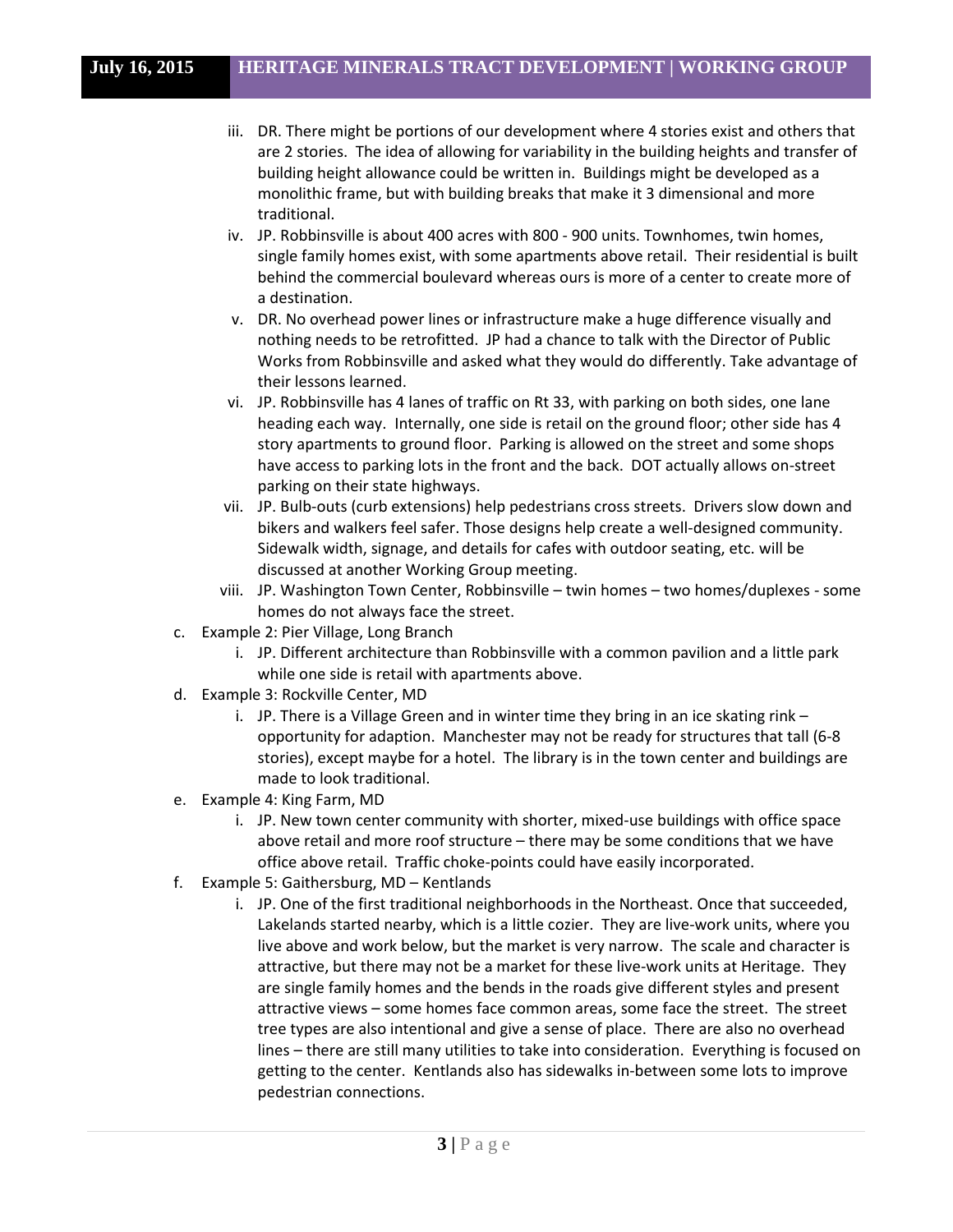- ii. DR. Work-live options have been done in Red Bank, and Manchester may be able to find those buyers too. The idea is giving people flexibility. It may save people money to combine rents for living and working. Some can't afford the rent of an exclusive shopping area.
- iii. DR. Manchester's colonial theme may merit some consideration in the design standards.
- iv. JP. Stand-alone buildings can be designed right to the sidewalks and one-story buildings could have a faux second floor to fit better with rows of two-or three story buildings.
- g. Example 6: Bucks County, PA Newtown Borough
	- i. JP. Standalone one two-story building. One building connected to another building. Indoor outdoor dining. Sidewalks go in-between. Access from common areas to the sides – gives flexibility to the road.
- h. Example 7: Bucks County, PA Newtown Borough
	- i. JP. Example for some land bays outside of Town Center where the crossroads are located. While some residents may want density, they can live in the Town Center. Others may desire a suburban home with a conventional yard. We'll offer both where they don't have to feel like they have to drive to get to the downtown.
	- ii. DR. A restaurant district becomes a destination because there's so much choice for going out to eat.
- i. Example 8: Silver Springs, MD
	- i. JP. Roads are sometimes blocked off for special events. May be considered for Heritage Minerals/ Town Center sometimes, too.
	- ii. JP. Quality public spaces and parks will be incorporated into Town Center.
- j. Example 9: Celebration, FL
	- i. JP. Community in Orlando on a lake. At a crossroads with retail on bottom and offices above.
- k. Example 10: Lake Highland Center, Dallas, TX
	- i. JP. A manmade water feature, amphitheater, rows of townhomes goes from high density, to mid-density, to low-density. This has a parking structure, although I don't see the need for parking structures at Heritage. Good example of how it decreases in density. Not planning to have waterfront home-sites at Heritage.
- l. Example 11: Asbury Park, NJ Lake Avenue
	- i. JP. Mix of apartments and some townhomes turn their back to the boulevard and are facing Wesley Lake. There is no retail on the bottom, but gated areas that allow residents to get inside.
	- ii. JP. Creative with street name signage, having them mounted on the buildings.
- m. Example 12: Delaware
	- i. JP. Townhomes with alleys in the back with one- or two-car garages. This may be an appropriate look, although not typical.
- n. Example 13: Seaside, FL
	- i. JP. One of the earlier examples have the choice to buy a townhome near a park with no front yard, or a townhome with a yard and parking spot.
- o. Example 14: Washington, DC
	- i. JP. 4-story townhomes built on a courtyard with a garage around back. A Park is the front yard – not the road. DR. Central Park, NYC, for example, was designed before the city developed around it – and the real estate values are much higher around the park. Take advantage of building around the park views.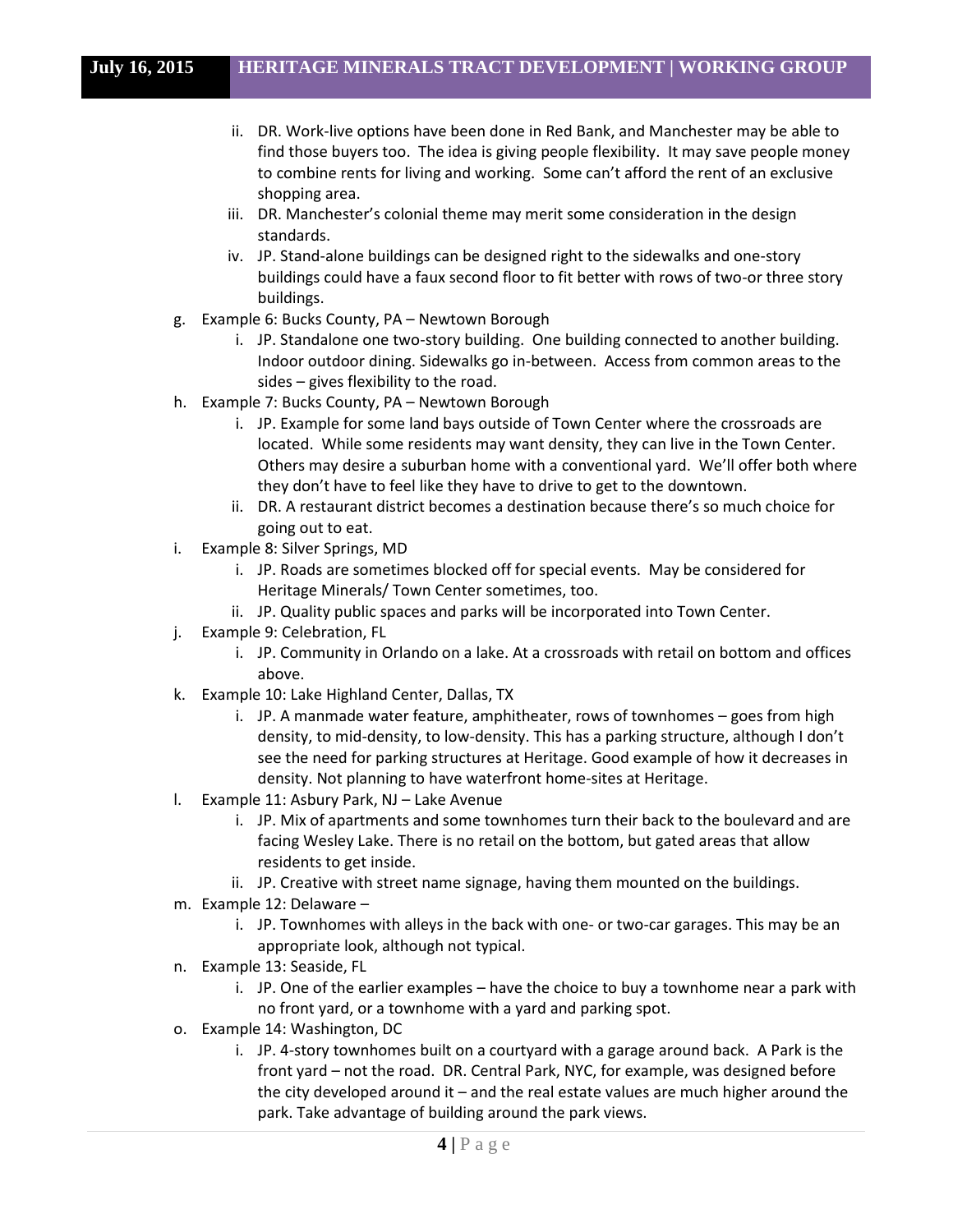- ii. JP. Some setbacks or elevation to give privacy will be encouraged. DR. The LEED ND standard for stoops is to elevate enough to give sense of privacy. JP. We are working with a blank slate and can accommodate everyone and different levels, particularly seniors or empty-nesters with stoops. There can be back or garage entrances, too.
- p. Example 15: Somerdale, NJ
	- i. JP. Priced for first-time buyers 2-3 bedrooms. Once the family grows, they move to another larger home. [John] is close with Somerdale Mayor Gary Passanante should Mayor Palmer want to speak with him.
	- ii. DR. Similar to the Inner Harbor, Baltimore older homes are quite narrow,  $12 16$  ft. and priced very low
- q. Example 16: Toms River, NJ
	- i. JP. Very flexible product type with front garages
- r. Example 17: Chesterfield Green, Burlington Co.
	- i. JP. Traditional style neighborhood, with homes set back on lots 55 ft wide, but no alleys but driveways next to the homes.
- s. Example 18: NVR Homes, MD
	- i. JP. Single-family homes might look like in our town center villages.
- t. Example 19: Ryan Home, Cinnaminson Twp, Burlington, Co.:
	- i. JP. Lot sizes to accommodate 40' wide conventional homes on 10,000 SF lots illustrate the homes that could be built in the land bays outside of the Town Center.
- u. Example 20: Manchester Prima, north side of 37 north of Pinelake Park:
	- i. JP. Built by a local builder there is an opportunity to have local builders build in Heritage also.
- v. Example 21: Hillsborough, NJ Duke Farms
	- i. JP. Network of paths for biking and hiking around the farms that is a model of environmental stewardship and meant to inspire and educate visitors; self-guided tours, educational opportunities with on-staff naturalists; Live Eagle Cam for visitors to watch; Gets kids back in the woods – if we don't get kids back in the parks we won't have our next generation of naturalists/environmentalists;
		- 1. Could be an eco-destination and get people from the shore; one shop could be a bike rental and people can bike or hike around open space areas
		- 2. Wildflower meadows rather than mowing grass
		- 3. Any modification of land in the Pinelands Area outside of CAFRA would require a development application to the Pinelands Commission. But we believe the use of existing trails would not require an application.
- w. Example 22: Brick Reservoir
	- i. JP. An open area or distance would be set aside along a body of water, with a barrier. There might be vegetation along the lake edges as a buffer and some information about the park.
- x. Example 23: Wells Mill, Ocean County NJ
	- i. JP. This park had a boardwalk through soggy/wetlands areas.
- y. Example 24: Edwin B. Forsythe National Wildlife Refuge, Port Republic, Atlantic Co.
	- i. JP. Federal government clearing trees to enhance wildlife habitats/diversity; thinning of forest
- z. Other Comments and Summary:
	- i. Felicia Finn and Mayor Palmer asked what effect Heritage might have on the values of the other houses: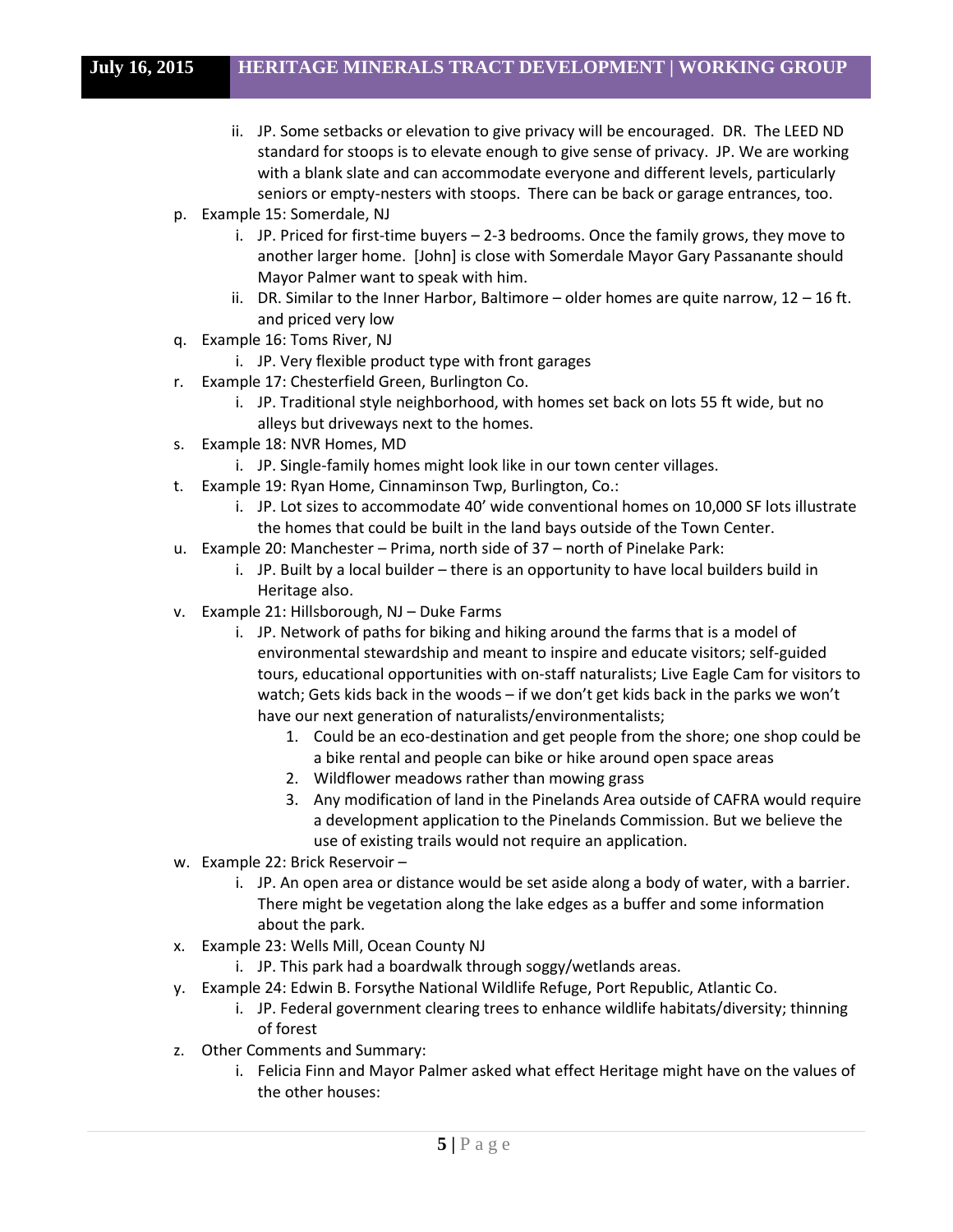- 1. John was involved with Toll Brothers in Moorestown other local builders worried that the new community would take all of their buyers, but people saw that for a couple dollars more, they could get a custom home and the national builder's marketing campaign attracted numerous buyers to the region. If Heritage is successful in bringing diversity, existing homes that couldn't sell before might be able to attract people, too;
- 2. DR. As neighborhoods mature and kids grow up and leave, there is a turnover. In Jackson, folks move out to a retirement community or development with less maintenance and sell the property to family that is moving up and it cycles. John is bringing on a team to do studies on fiscal impacts. It depends on the dynamic that is created from this Plan/development. Some might want to take advantage of the lake or restaurants and another first-time buyer move in. Affordability is an issue in New Jersey – the state is losing population because of the cost of housing. There is a lot of employment, but it is being gained back more slowly than the rest of the country. Housing will still be needed for those employed.
- 3. Felicia Finn. This kind of mixed-use community with different types of housing will draw more interest into Manchester, and Manchester buys Manchester. This will be a great place for people who are older and have left, but want to return. The community will draw people and the overflow will want to live on the outskirts.
- 4. Felicia Finn. The development will be phased, so if it is not built yet, some people would still be moving to Pinelake Park. There will also be different price points and it will draw completely different demographics of people who want different things.
- ii. Mayor Palmer questioned Access to Lakes and Water Features On-Site:
	- 1. JP. Lakes are functional and aesthetic. The lake at Heritage Minerals site can be altered by taking buildable land to create some safe points where the water can be used and swimmable and roped off. If they're 60-80 feet deep, it will be impractical to do anything, but in areas that are 4 ft.+, aquatic plants can be introduced into the sterile lake as the base of a new food chain with roots to hold in place. The new vegetation might discourage people from getting into the water at certain points.
	- 2. The larger lake is 2 miles long and 400-500 feet wide on average, 200 feet at smaller end – to get residents to walk or peddle all the way around the lake would be cumbersome. There is a possibility for floating docks in part of the lake that could swing to have full access to the lake when we wanted and regattas at other times. The 8' wide floating dock contains railings with angled caps that are 4-5 ft. tall, and should discourage folks from sitting or falling over rails.
	- 3. .
- iii. JP. Bike-share If there is enough interest, there could be a mini bike-share, where you put in a credit card, take a bike to the store, and leave it somewhere else.
- iv. JP. Town Center Design:
	- 1. JP. Transit-oriented development and mixed-use is being embraced in lots of places. The greatest density is closer to where the center is. In a true mixeduse development you'll have a variety of housing types. You might have larger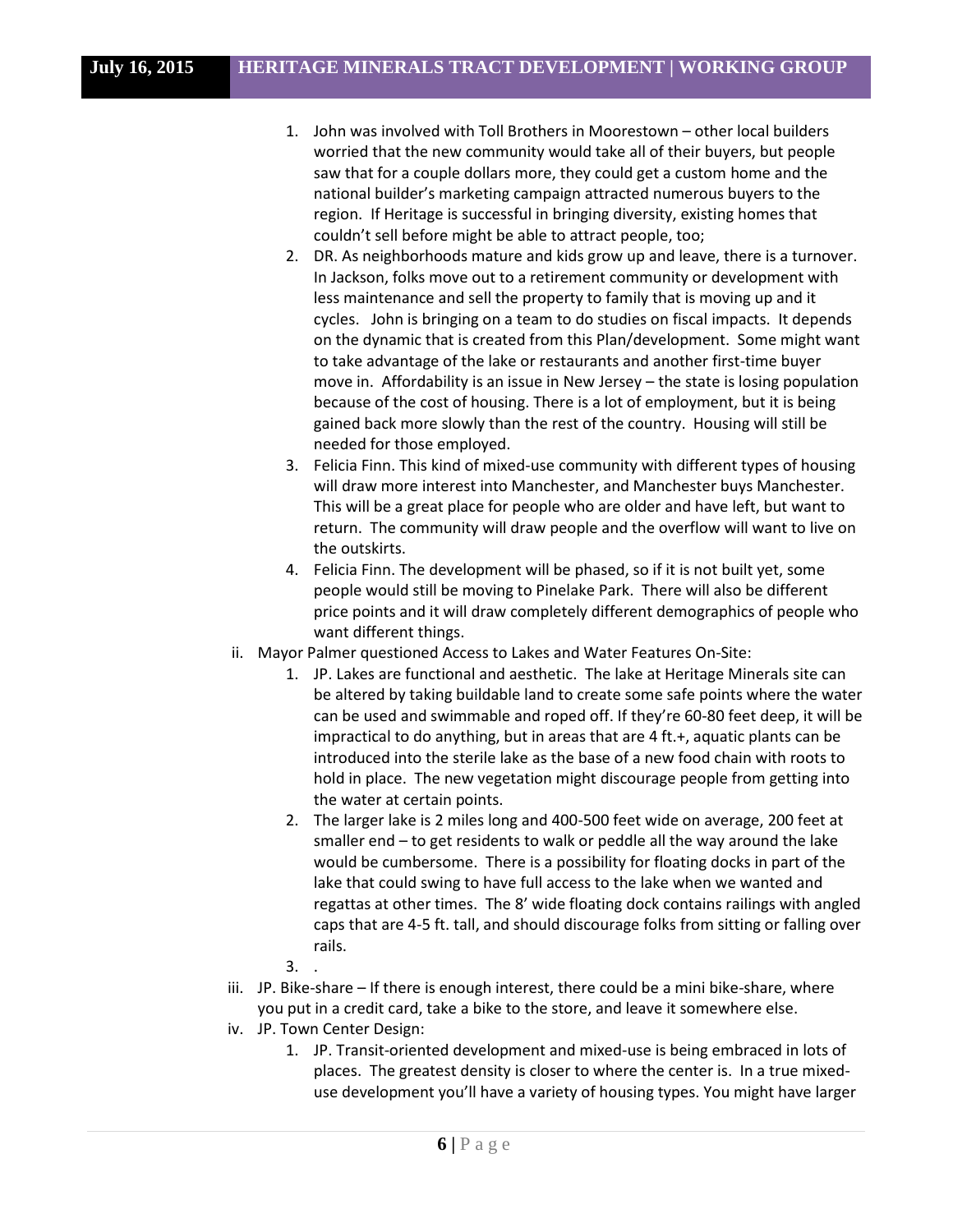lots as you move away from the Town Center and when you move to Main Street you have residential above retail. Also mixes up range of affordability.

- a. JP. Heritage is not a "Transit Center", but Academy Bus is very interested in servicing the Town Center.
- b. DR. With regards to rentals, under the MLUL it is the individual owner's decision and ownership cannot be dictated. As a publicprivate partnership, it can be negotiated to allow rental properties in the center, as Hovson plans to propose. May ask for a pro forma with market analysis of population. Purpose is to give folks options so developer gets a consistent absorption of their homes and the Township has economic development.
- 2. JP. Colonial Drive will have an intersection on the water where we'll have the town center. Some Town Center developers are comfortable doing 100,000 sf – could be a grocer, 4 restaurants, etc. with shops, salons, etc. as infill. We could start with 100,000 sf and then expand to the north if successful. We should incorporate some flexibility. The Boulevard is roughly 5 miles from Rt. 70 to 37, But, we start with a center, perhaps with a 4-lane road with bike lanes and sidewalks that allow people to drive or walk from homes to town center, with a possibility to have complete streets - sharing the road with cyclists, pedestrians. A 25-mph road within the Town Center is effectively a shared road.
- 3. JP. Heritage will strive to be a "Coastal Duke Farms". The developer is required by the prior Settlement Agreement to manage a habitat area, transplant threatened plants which could encourage species to come back to Heritage.
- 4. JP. Alleys two types of conditions no curbs, center swale; some have no street lights, but garages all have motion detectors.
- 5. JP. Public streets. In Robbinsville, streets/plowing is handled by the Township. Hovsons will prepare a fiscal analysis of how much streets and garbage, etc. will cost the Township.

# **Discussion**:

- 1. Next Steps
	- a. John will provide answer about whether the lake to the northwest is in Manchester or Lakehurst.
	- b. John will forward slides with maps and bring copies to next meeting
	- c. Dave will circulate PDF, PowerPoint, and Meeting Summary
	- d. Committee members should take some time to jot down notes of the things that you like in terms of visioning that can be discussed at the following meeting. John is open to coming up with a set of questions to describe certain areas or to provide images for reference, but the presentation served as a broad overview of the Town Center and the eco-educational side. Hovsons will return and talk about technical issues later.
- 2. Confirmation of next meeting date
	- a. August  $6<sup>th</sup>$
	- b. Upstairs  $(2^{nd}$  floor) conference room
	- c. Will discuss circulation with boulevard and density.